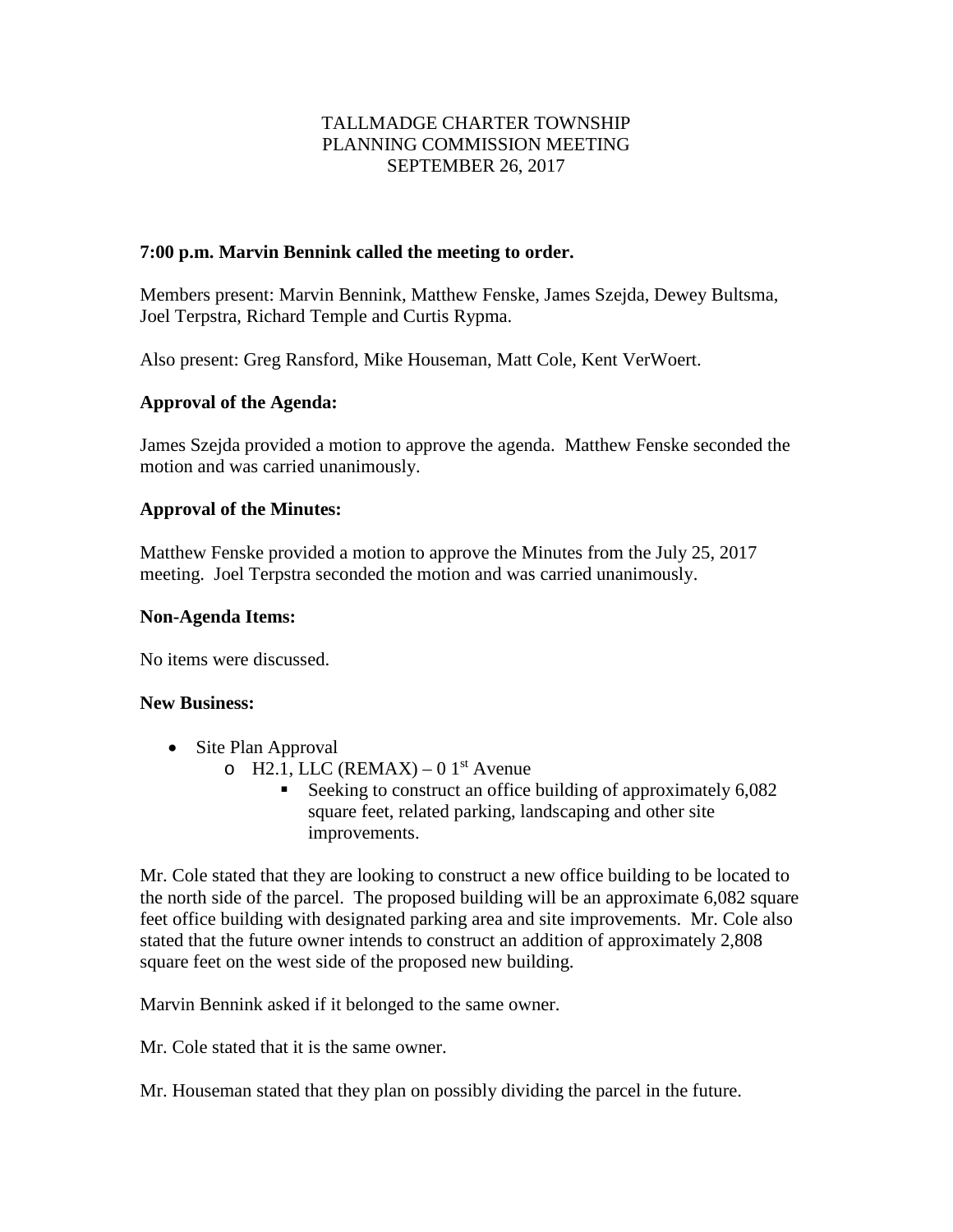Richard Temple questioned if the parking is adequate for the proposed use.

Matthew Fenske questioned if the 32 parking spaces will be sufficient for the proposed use.

Mr. Cole stated that they meet the minimum parking amount required for future use.

Richard Temple asked if a curb cut would be necessary and also wondering if a curbing to control the flow of traffic at the entry point might be necessary.

Mr. Cole stated that the issue of adding the curbing might affect the drainage.

Joel Terpstra questioned if the first parking space should be removed to give enough room to the patrons entering into drive.

Greg Ransford stated that we could have the township engineer look at that space.

Marvin Bennink asked if the submitted façade plans meet the ordinance requirements.

Greg stated that the façade does meet the ordinance requirements pending Planning Commission conclusion regarding some proposed materials.

Mr. Cole stated that the façade will split faced and scored block along with steel canopy with metal panels.

Richard Temple feels that the building materials submitted do meet the facade requirements.

Dewey Bultsma asked if the existing utilities run across the existing lot.

Mr. Cole stated that the City of Grand Rapids was contacted and that two laterals will be ran for each lot.

Dewey Bultsma stated that the sidewalk should be brought all the way to the property line.

Mr. Houseman said that they will run the sidewalk if necessary.

Curtis Rypma asked if the sidewalk meets the township requirements.

Greg Ransford stated that they are in compliance with the ordinance requirements.

Marvin Bennink questioned where the utility box is located.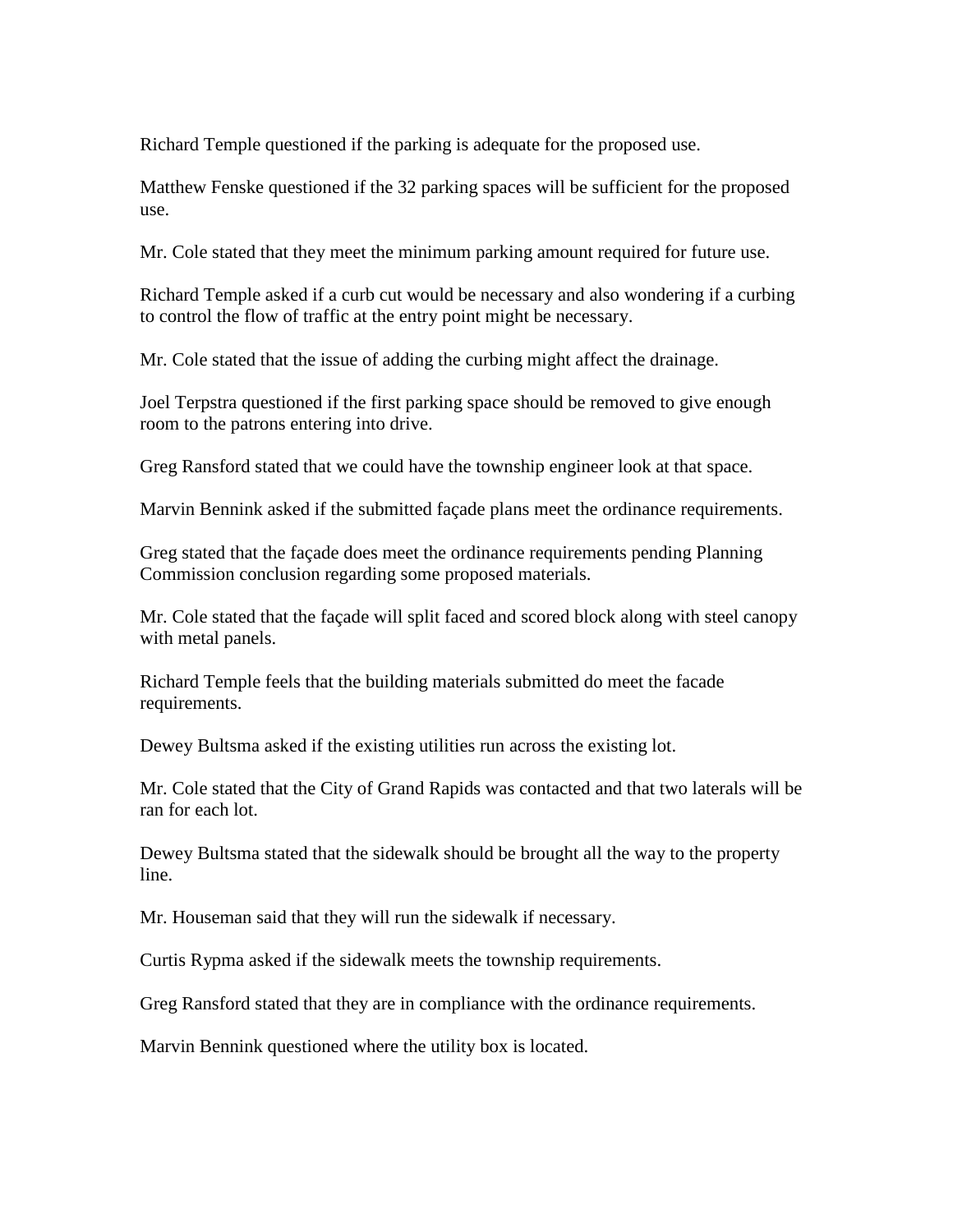Mr. Cole stated that is will be located on the north side of the building west of the east corner.

James Szejda asked what the use will be for the proposed building.

Mr. Houseman stated that it will be used for office space.

Greg Ransford stated the Fire Chief noted that the parking lot and drive provides sufficient access for the fire apparatus. The Fire Chief also stated that the applicant will need to install a Know Box in a location that will be approved by the fire chief.

Richard Temple provided a motion to approve the site plan as submitted with the following conditions:

- 1. The access agreement must be approved by the Township and executed.
- 2. Traffic control curbing or other means at the entrance must be designed and approved by the Township.
- 3. The screening of the meters on the north side of the building to the satisfaction of the Township.

Dewey Bultsma seconded the motion and was carried unanimously.

- Planned Unit Development
	- o Manen Meadows
		- Seeking to establish a seven-lot single family residential site condominium development, related open space amenities.

Mr. VerWoert stated that he is interested in developing a 12-acre lot into a PUD that will consist of 7 lots with the smallest lot being 1 acre. He will be adding green space for possible recreational use to the entry point of the PUD. He will have a private road that will serve to access the PUD. Mr. VerWoert stated that the parcel perked for the proposed seven lots. The open space is a proposed soccer field but could possibly use it as any type of recreational field. He is also proposing that a private drive maintenance agreement will need to be signed by the owners of the lots that will help maintain the private drive. Mr. VerWoert also stated that the private road meets the requirements but the cul-de-sac will be developed at 96 feet to meet the requirements of the fire chief and being able to access properties with the fire apparatuses.

Joel Terpstra asked if he was going to provide MBO's for the building sites.

Mr. VerWoert stated that he will not have any issues with providing that information.

Richard Temple questioned if he planned to add screening to shield the properties to the west.

Mr. VerWoert stated that he did not plan for that.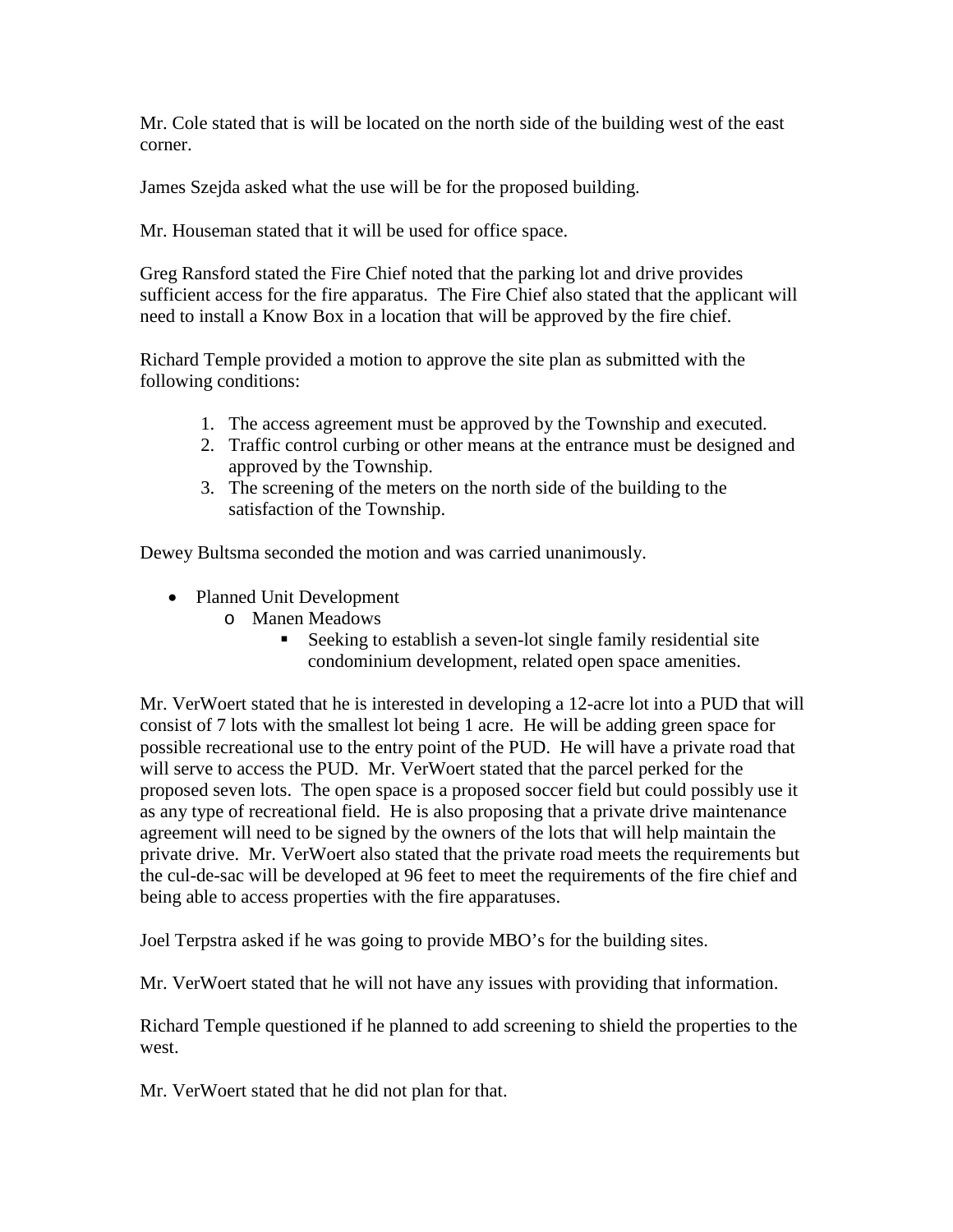Richard Temple expressed that adequate screening ought to be provided along the east and southeast lot lines adjacent to the existing dwellings.

Richard Temple asked what defines the open space as a soccer field.

Mr. VerWoert stated that a maintained, mowed area with lining of the field.

Curtis Rypma questioned what other things could be proposed in the open space.

Marvin Bennink stated that if open space is maintained and has the proper drainage it could be used for anything.

Richard Temple stated that updrainage will be necessary to keep it from standing water.

James Szejda asked if the Ottawa County Health Department had been present for the testing.

Mr. VerWoert stated that all boring was approved by the Health Department and all the proper paper work has been submitted and approved which he can provided that report if need be.

Marvin Bennink asked if sidewalks will be installed.

Mr. VerWoert stated that no sidewalks will be installed.

Joel Terpstra asked if the catch basin at the entry way of the private drive will have screening or fencing for safety proposes.

Mr. VerWoert stated that he hadn't planned on adding screening or fencing to that area. He also stated that the way the water drains naturally there shouldn't be an issue with standing water.

Joel Terpstra provided a motion to approve the preliminary site plan in accordance with Section 14.01 and 14.03(b) of the Zoning Ordinance with the following conditions:

- 1. Applicant must provide Final Site Plan with the following:
- 2. Engineer must provide storm water calculations and the report must be sent to the township
	- a. Provide crown and underdrainage details for the soccer field to provide adequate drainage throughout the year
	- b. Show drainage connection from soccer field to the pond
- 3. Provide maintenance agreement for the soccer field
- 4. Provide road profile with grades
- 5. Corrected private road document

Dewey Bultsma seconded the motion and was carried unanimously.